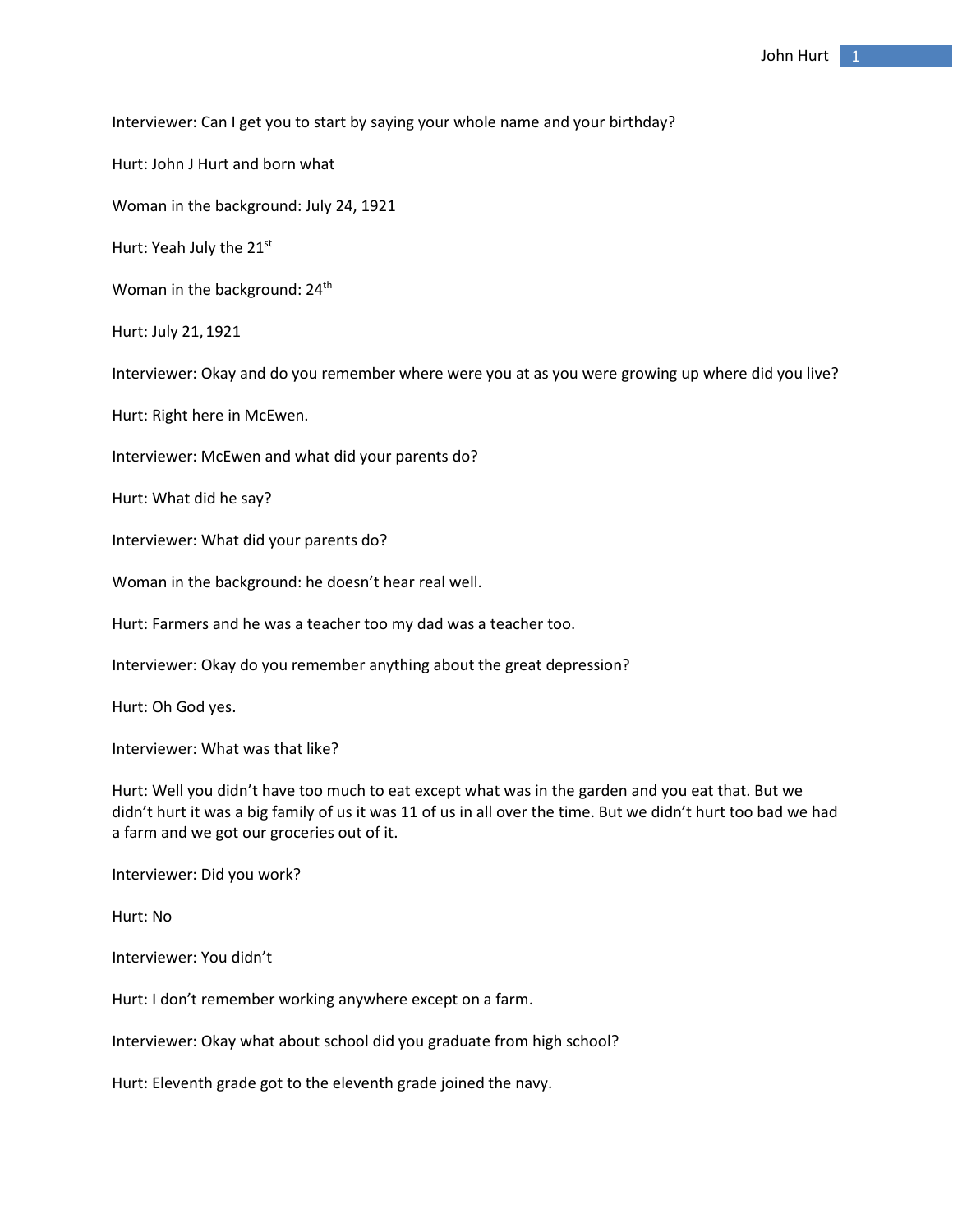Interviewer: Joined the navy and where did you go for your basic training?

Hurt: Norfolk Virginia

Interviewer: What unit were you in?

Hurt: What year was this?

Woman in the background: What unit were you in?

Interviewer: Like what was your

Hurt: You were just you weren't in no unit you were just put training you were just with the trainers everybody was in there. If it was one I don't know what it was called.

Woman in the background: Boot camp

Interviewer: Alright and so where did you go after you finished the camp your training?

Hurt: After I finished training?

Interviewer: Yes sir

Hurt: I went to Aviation Machinist Mate School there in Norfolk I think. Yeah

Interviewer: And before WWII did you know anything about Germany and what was going on?

Hurt: No

Interviewer: You never heard anything about it?

Hurt: No

Interviewer: And will you tell me about I know you were on the Enterprise when did you get stationed on that ship?

Hurt: Get the book out Momma I can't remember.

Interviewer: Let me help him out here all the dates are here.

Hurt: January 8, 1941.

Interviewer: And what was your job on the Enterprise?

Hurt: What was my job?

Interviewer: Yes sir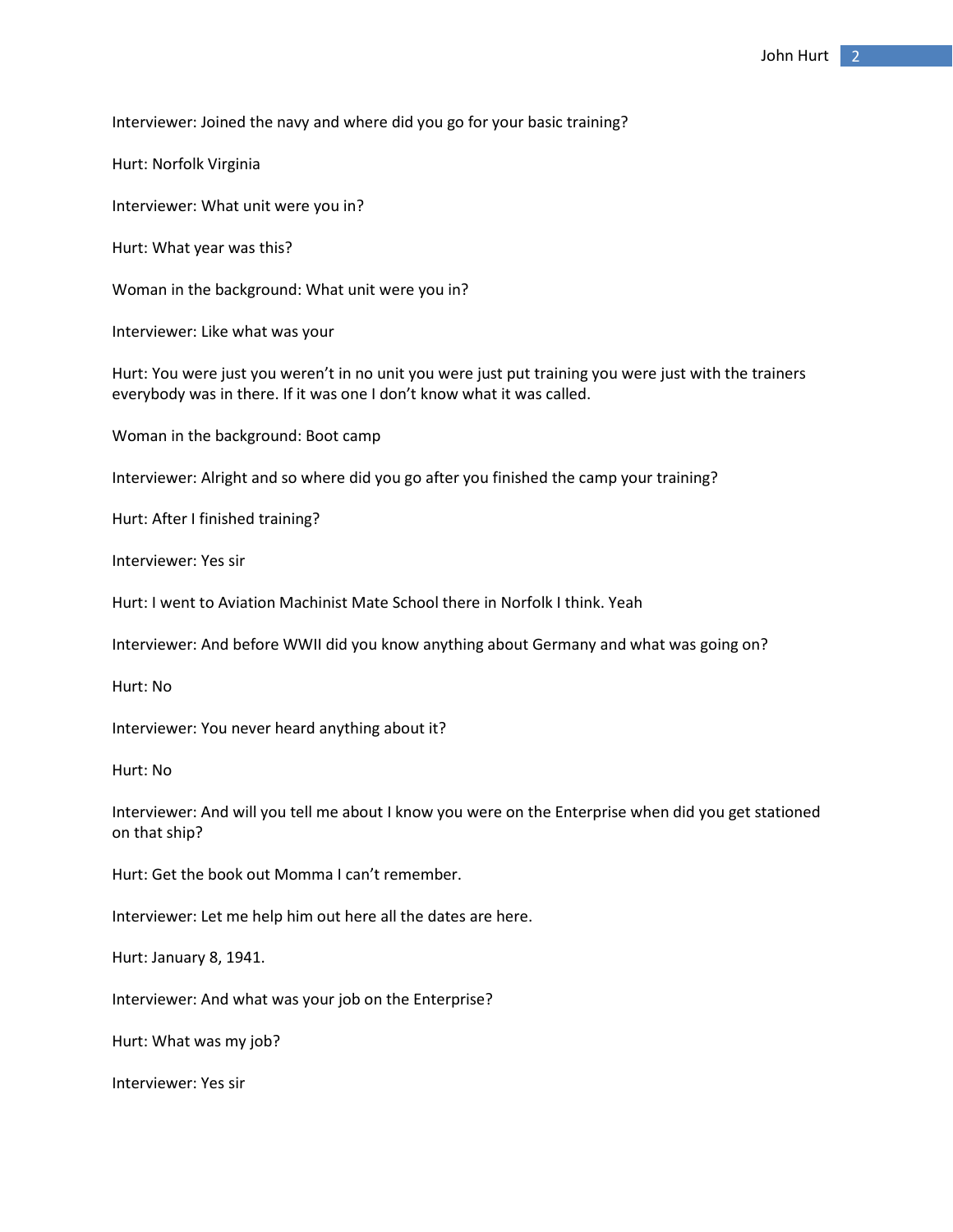Hurt: Aviation mechanic I was plane captain you take of one plane that's what you do oil it and gas it and wipe down and all of that stuff.

Interviewer: How was your life on the ship? Did you get hot meals?

Hurt: Oh yeah oh yeah there were all kind of meals.

Interviewer: So all of ya'll ate good?

Hurt: Three meals a day.

Interviewer: Good and I know that ya'll were heading back to Pearl Harbor in 1941 based on the article.

Hurt: yeah

Interviewer: So was happening where were ya'll at?

Hurt: Where was we at?

Interviewer: Yes sir

Hurt: We was at sea.

Interviewer: Where were ya'll coming from when you were heading

Hurt: We were coming from Wake Island I think. Wasn't that Wake Island we went to Grannie?

Woman in the background: Right

Hurt: We took some marines out there to Wake Island I think and turned around and were coming back and a storm kept us out. And that's the only reason we wasn't at the Pearl and that's the only reason I'm alive now probably.

Interviewer: Well what do you remember about hearing about Pearl Harbor? How did you hear about it?

Hurt: how did we hear about it? Over the radio on the ship the bombing yeah we heard it on the ship yeah. We sent our squadrons out that night and they went out with live torpedoes under them 2,000 pounds. And they never had landed on a ship with a 2,000 pound torpedo on them before. They went out and tried to find the Japanese elate that evening but they didn't find them. They come back and landed with that big torpedo on under the plane.

Interviewer: Wow so you rode into Pearl Harbor after it happened right?

Hurt: Yes December the 8th.

Interviewer: What do you remember seeing?

Hurt: Debreu all over the harbor the oil and the ships some of them still a smoking.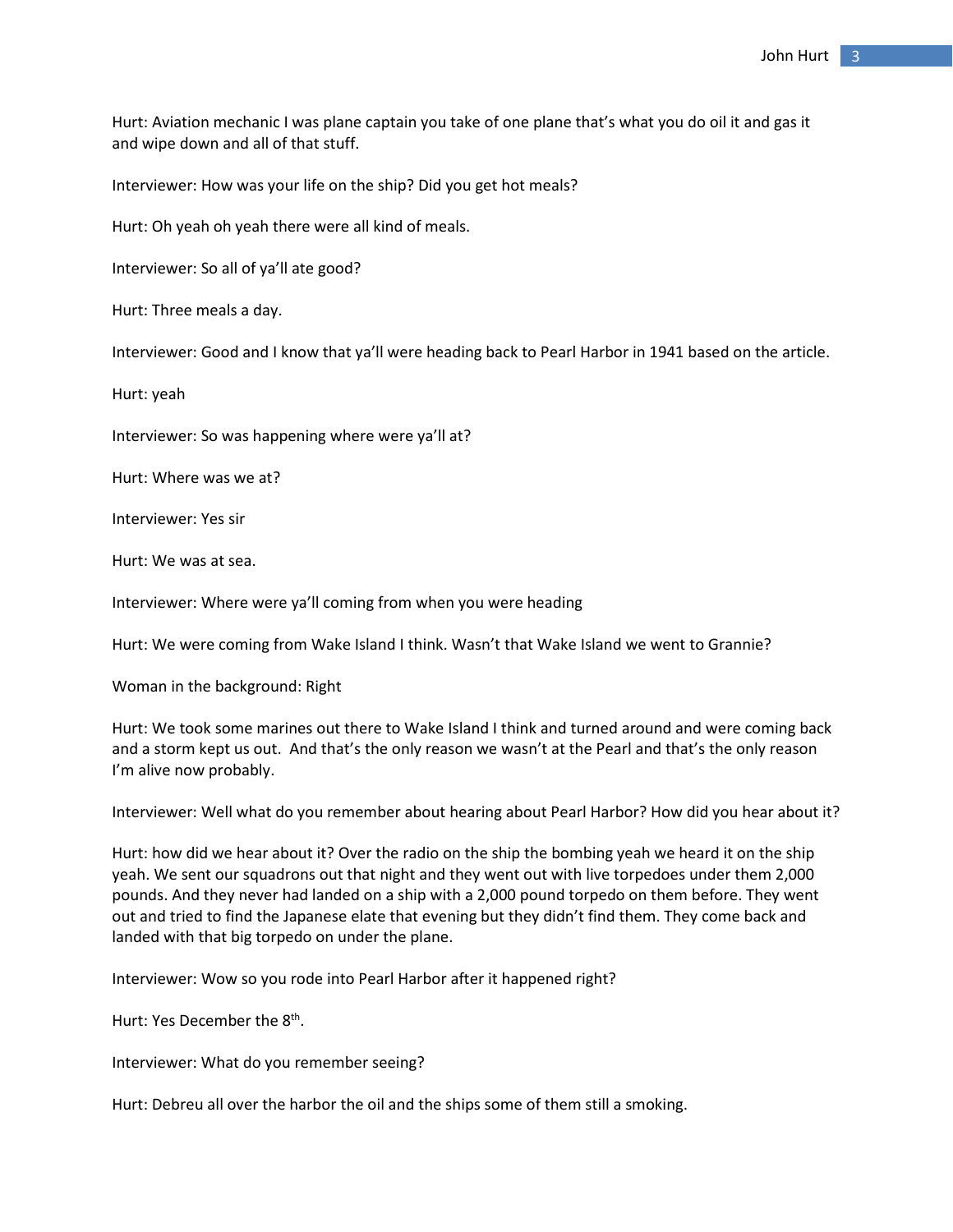Interviewer: Wow what did ya'll do after ya'll got there? Did ya'll have to help in the cleanup?

Hurt: No we nothing while the ship all they did was get us fuel on the ship they had to get their oil to run it and supplies and everything and went back to sea again just the next day or so. Yep

Interviewer: Did ya'll hear from Roosevelt did ya'll hear the speech after Pearl Harbor that you knew you were going to be in war then?

Hurt: No

Interviewer: you didn't hear that?

Hurt: You talking about being in war

Interviewer: Yes sir

Hurt: We had live ammunition in our planes before December the 7<sup>th</sup>.

Interviewer: Really

Hurt: Yes sir. When we took the marines to Pearl Harbor Admiral Halzie said we'll be we'll be under war conditions. And all the planes had live ammunition in them.

Interviewer: So after you left Pearl Harbor where did you go on your ship? Where were ya'll sent to?

Hurt: That's a good question. Well I don't know we just went to sea and

Woman in the background: This is hard to remember. I had a time writing this article because he had to pull it out of his mind I wrote the article but he kept giving me

Hurt: We went to sea and then just in a little while the Hornet come up with Jimmy Doolittle General Doolittle with his planes on it. And we was escorting it to almost to Japan until it took off and when it took off oh Doolittle was the first one that took off. And he went down with his wheels and almost touched the water.

Interviewer: Wow

Woman in the background: Did you see the movie Pearl Harbor?

Interviewer: I have seen that.

Woman in the background: Okay John went when he saw it he said watch that plane. It did exactly like he remembered you know.

Hurt: She went right down on the water.

Interviewer: Well I know that the Enterprise was the most decorated ship.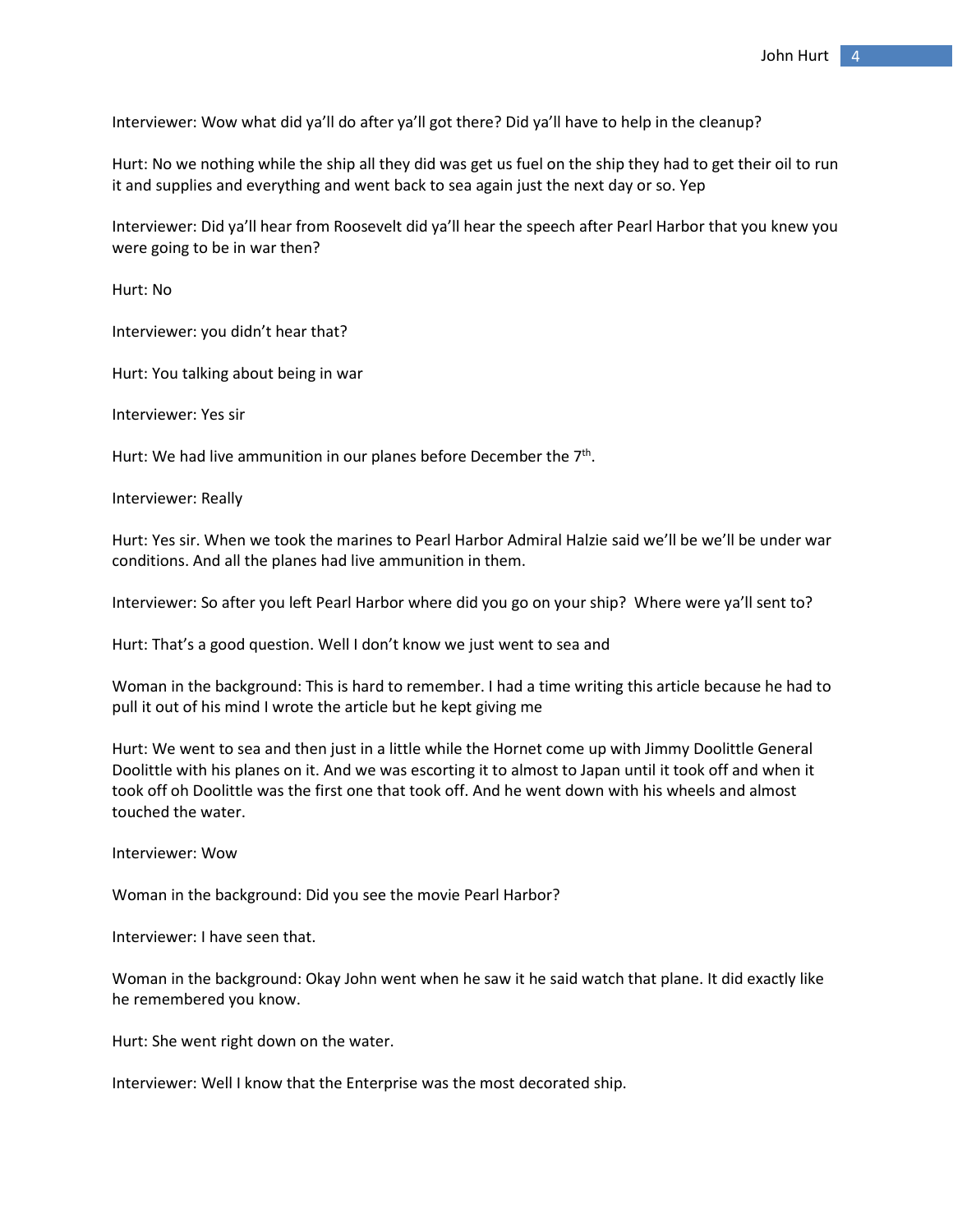Hurt: In WWII

Interviewer: you were in all but two battles as I

Hurt: No I wasn't after the Battle of Midway I left the Enterprise and never went back on it.

Interviewer: Oh really so I knew the Enterprise was in a lot of battles.

Hurt: Lots of battles after that yeah.

Interviewer: What do you remember about some of the battles? What were some of your wartime experiences?

Hurt: Oh you mean well I guess you'd call that the High Altitude Bomber come over and hit the Enterprise and that was before the Battle of Midway. And it knocked me off the wing of the airplane and I hit the deck and knocked me out. And this is what I told the officers the next day when I come to I jumped up and started to run and I fell over a water hose and I reached down and picked it up. He said that's enough I don't want to hear no more Admiral Halzie give me second class for putting out the fire.

Interviewer: That was a great job. So when you were when a battle was going on that the Enterprise was engaged in what was your main what was your job while the planes were coming in?

Hurt: I didn't have no job. After my plane left the carrier my job was over with.

Interviewer: you waited till that plane

Hurt: To come back. I didn't have to do nothing I could go anywhere I wanted to. Didn't have no battle station or nothing I just waited for my plane to come back.

Interviewer: Well how was how were all the soldiers or all of the navy men how were they how did ya'll react to one another did ya'll have a good time?

Hurt: Oh yeah sure we had a good time. Yeah oh yeah plenty good times yeah.

Interviewer: Okay you said you were in Midway and that was your last battle.

Hurt: That was the last on the Enterprise.

Interviewer: Right where did you go what do you remember about Midway before we

Hurt: Huh?

Interviewer: What do you remember about Midway on that?

Hurt: All I know is we lost our planes. We sent off I think it was 9, 10, or 11 I don't know which one exactly. But all of the torpedo planes on the Enterprise the Hornet and the York Town I believe was the other carrier wasn't it? I believe it was anyhow all the torpedo planes were shot down except two or three. One came back aboard my ship Smith he was a warrant officer he landed and when he landed he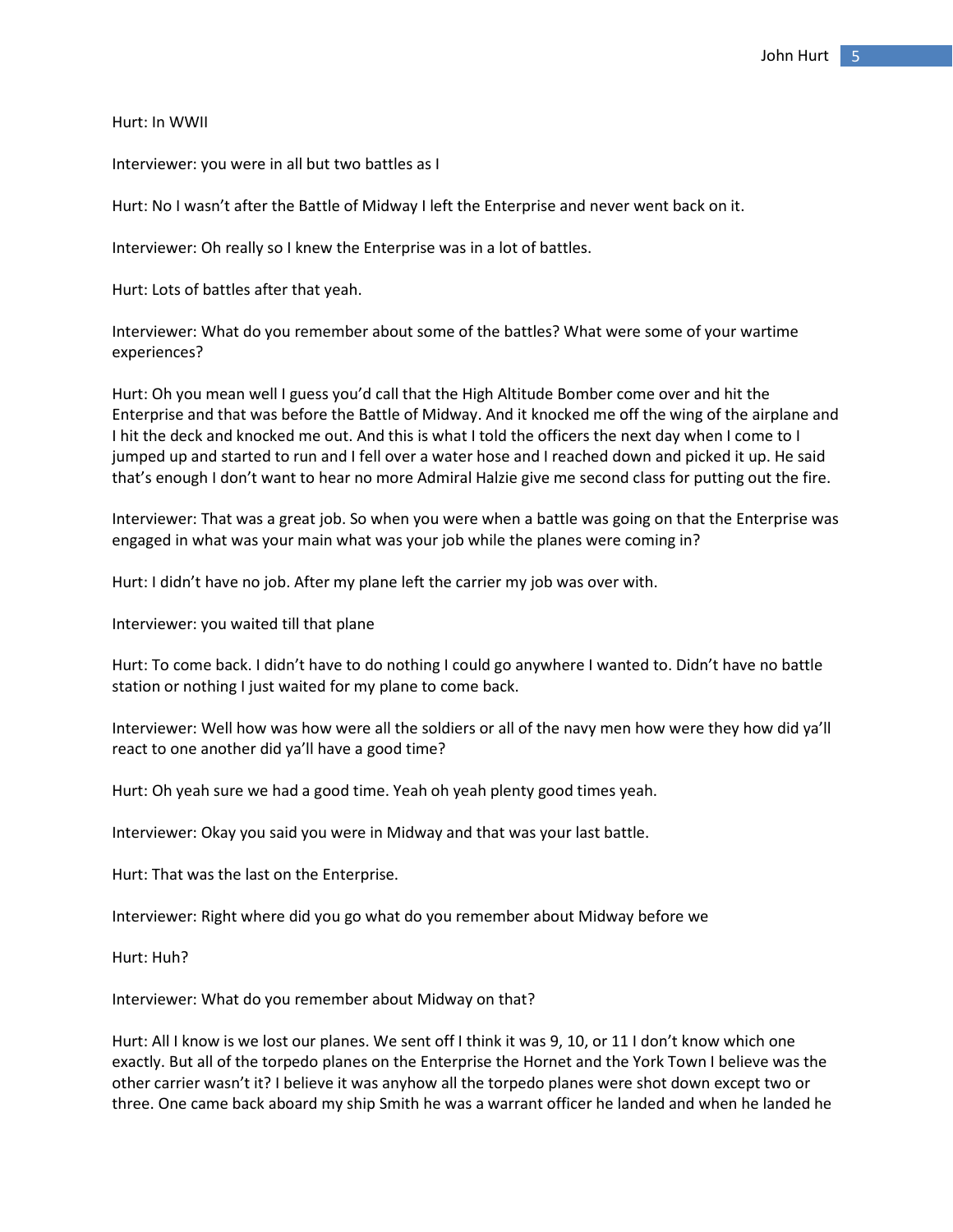come out of the cockpit with his pistol in his hand. Wouldn't even take his plane up on the deck see you land and then you go on up with the plane. He just let it sit there he headed for the pilots ready room he was going to kill him some pilots because the fighters were supposed to protect the torpedo planes when they went in. And our planes were up 10,000 feet the fighters was up there with the dive bombers and they didn't protect our torpedo planes. And all of them got shot down except one of ours come back it had 92 bullet holes in it I counted them.

## Interviewer: Wow

Hurt: And there was a piece of steel behind his head we put it on after the war started. It was about 12 inches by 12 had twelve bullets slapped against it. We just pushed that plane over to the side. There's none of them planes in the world today.

Interviewer: Wow so after Midway where did you go you said you left the Enterprise?

Hurt: Went back to Pearl Harbor and reformed our squadron got new pilots new radiomen and everything. And then we got trained and went aboard the USS Hornet.

Interviewer: The reason you left the Enterprise is that because your plane was gone?

Hurt: No we didn't have no planes. The squadron didn't have no planes see and we had to reform in Pearl Harbor. Yeah we didn't have no planes in torpedo six no more they were all gone.

Interviewer: So you had the same job on the Hornet?

Hurt: Yes

Interviewer: So where did you go from Pearl Harbor when you left you went back to sea?

Hurt: Went back to sea and stayed 90 days without seeing land.

Interviewer: What is that like?

Hurt: That is terrible. Beans for breakfast beans for supper and beans for everything. That's all we had left 90 days three months no land just water.

Interviewer: I can't even imagine that. So did the Hornet what battles were you in?

Hurt: The Battle of Santa Cruise the Hornet was sunk but it didn't sink till the next day. And my like I said I don't have no job when my plane was gone.

## Interviewer: Right

Hurt: So all I had to do was find me a place to hide. So I took off up towards the bowl from the hanger deck and there was a passage way there with steel all around it. I said this will be a good place to stay. Well I sat down there a little while and I got nervous and I just went on up on the bowl and I laid down between two anchor chains two they have two of them two big capsules they bring the chains in. I laid right down in between them and I stayed up on the bowl the whole time. They brought their tow cable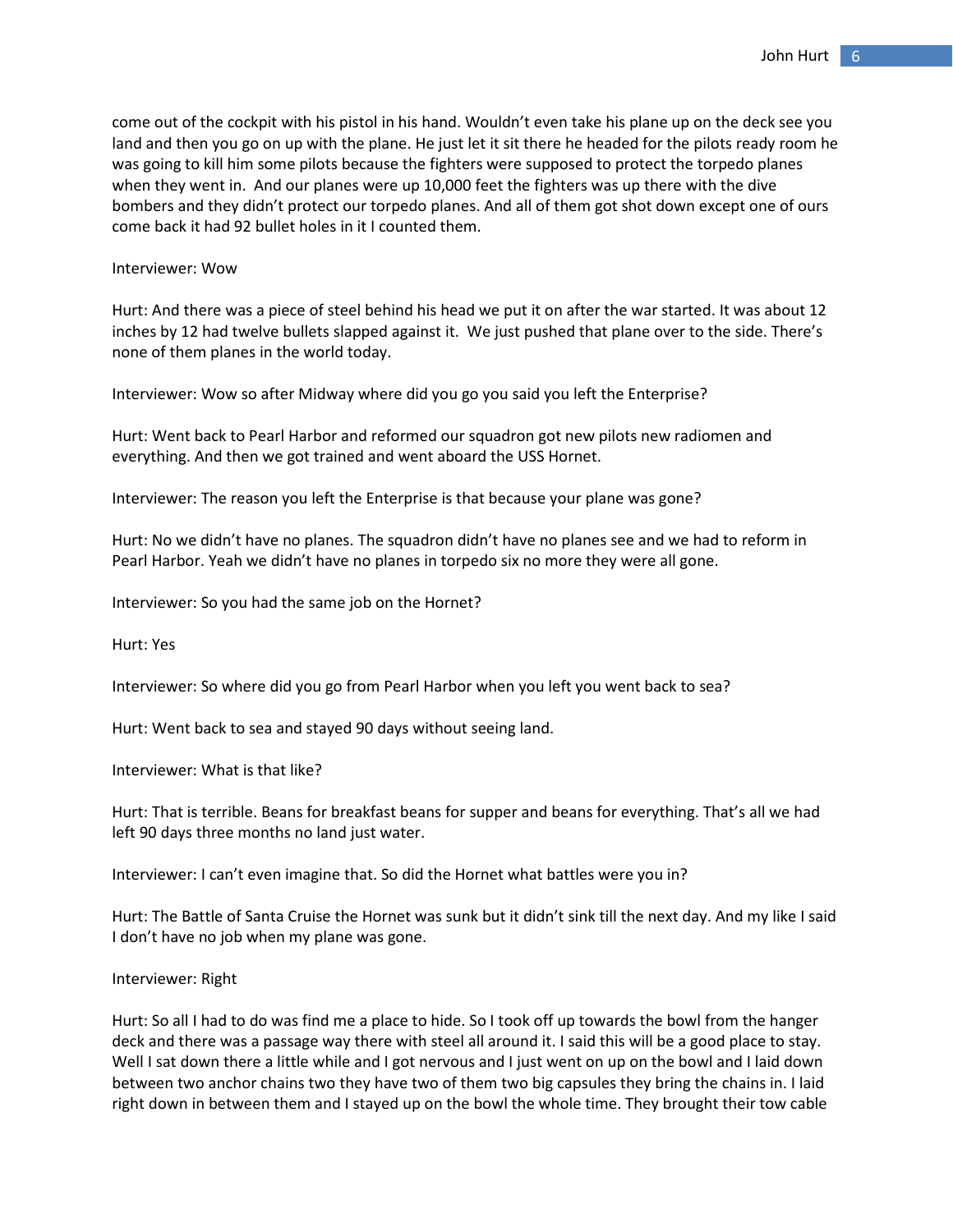up from the hanger deck and would shovel out over the destroyer or cruiser and was under tow and the Japs come back and they cut the cable and let that other ship go maneuvering see. Of course we couldn't maneuver and then they got back about two hours later they come back and shot another line form the cruiser over to us. And I helped pull it over there and we tied it off was towing Japs come back they cut that cable. That is the end of it they didn't try to tow it no more.

Interviewer: How would they cut the cable?

Hurt: With a big ole ax like.

Interviewer: Oh really?

Hurt: Yeah they whacked her yeah. But that was late late in the evening then see it had been going on all day. So I told the boys with me I said we better go back to the hanger and see what's going on. Somebody tells me that they blew up an abandon ship but I never did hear it. And we stayed up on the bowl the whole time of the attack and everything the crew I was with. There was about seven, eight or ten of us I don't know exactly. And we went back this passage way that I was going up to bowl before the Japs started coming and there was a corps sitting right where I was sitting burnt to a crisp. Right where I was sitting before we went on up on the bowl.

Interviewer: Right

Hurt: There was a corps sitting there.

## Interviewer: Wow

Hurt: Burnt to a crisp black. Went on back on the hanger deck we hadn't had nothing to eat all day they broke out a can of pineapples we'd stick our fingers in the middle of it and eat them pineapples. And we looked around and I said we better get on that little ole destroyer there said there was about seven or eight of us. And I said we better get on that thing. We jumped on it and it pulled away about as far as from here to your truck right there and a bomb hit right where it was at. Water went all over me and everything else and we were the last ones to leave the ship. I don't know of anybody else unless they swam. I don't know.

Interviewer: Wow did you have to go reform your squadron again after that?

Hurt: Yeah went to New Caledonia and that's where we got seven or eight new planes that's all they had and had that many pilots. Then we went aboard the Nassau and it was a little jeep carrier and Commander Powell was in charge of the squadron he was the skipper. Well when he was an inson I was his plane captain you know they call it a plane captain where you take care of the plane.

## Interviewer: Right

Hurt: And he became the skipper and he wanted me as his plane captain. Well I said yeah I'll take it see I was second class then so then he gave me first class. I got first class because he was commander and he could do it see.

Interviewer: Wow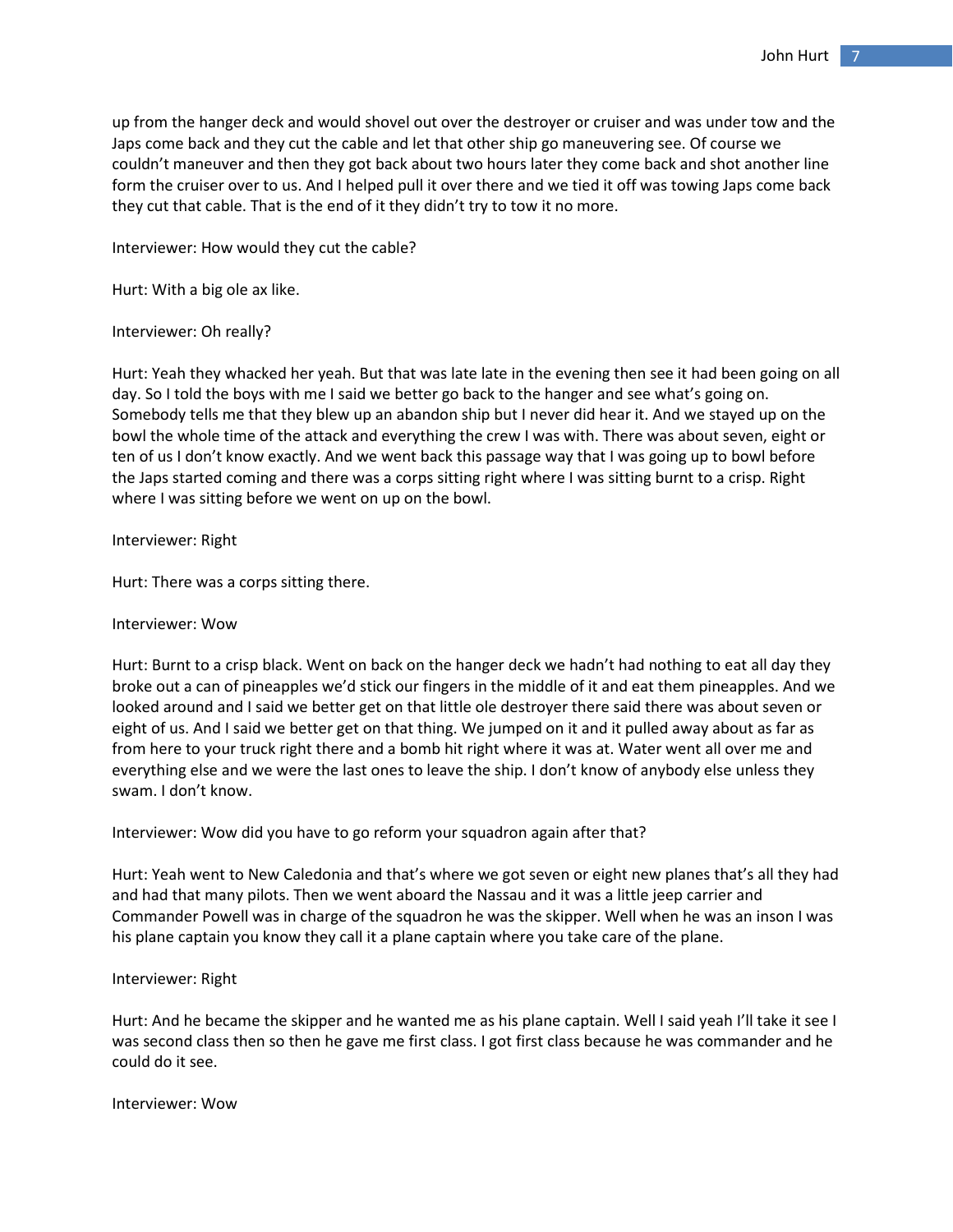Hurt: I got first class out of that.

Interviewer: So where did ya'll go did ya'll go right back out to sea?

Hurt: Just out of New Caledonia there a little ways and never did do nothing much. But they had a wrecked plane over on an island and Commander Powell wanted me to go over there and take the instruments out of it. I did and I come back and just in a little while two days or something we come back to the states and I had that the instruments in my sea bag. I've still got them down here navy clock they were real expensive you know. But he never would tell me what to do with them I didn't know what to do with them so I'm still waiting for him to tell me.

Interviewer: So I guess the war was drawing to a close by this time.

Hurt: Yeah the war was that was 43 and we come back for 30 day leave with Admiral Halzie's approval. Got back to San Diego and the old man in charge of the west coast wanted to cut it back to ten. He didn't have the power Halzie had we got our 30 day leave.

Interviewer: I guess that was nice.

Hurt: Oh yeah look what it done.

Woman in the background: We married in 43.

Interviewer: That's' where ya'll met?

Hurt: Oh we went to school together and everything and then we got tangled again.

Interviewer: Okay so where were you at when you heard about the war ending?

Hurt: Oh Lord Pasco wasn't it. Yeah I went when I come back off of leave I went to San Diego went to Seattle and then I went into the hydraulics shop. And that's the first time I had been in the hydraulics shop. The hydraulics is what raised your wings your landing gear and all of that stuff. Well they had a we call them goony birds in charge of the shop. He was first class and he was a feather back he come in the navy as first class in other words he was just appointed first class from outside. And I didn't like that worth a penny so I started studying the planes hydraulics system see and I studied and I studied and I didn't go ashore didn't do nothing. I studied and studied until I learned everything and six months later I was in charge of the shop and he was gone to sea.

Interviewer: Wow so you spent the rest of the war

Hurt: No not in Seattle no. I stayed there as first class then I went to Wood Be Island wasn't it? Yeah Wood Be Island and then went to Pasco. And when we moved to Pasco Washington it was in the desert and they had that's where they could fly every day. Planes could fly they wanted training planes there see but the sand blew there and it was hard on the hydraulic system because it hit them little shiny cylinders shafts you know and back up the seals. I had 29 men under me and three chiefs I made chief just before I got there. And I got that job and that's the most men I ever worked in the navy and we took care of the planes and everything there. And I stayed there until after the war and that's where I was when the war ended wasn't it? Yeah Pasco